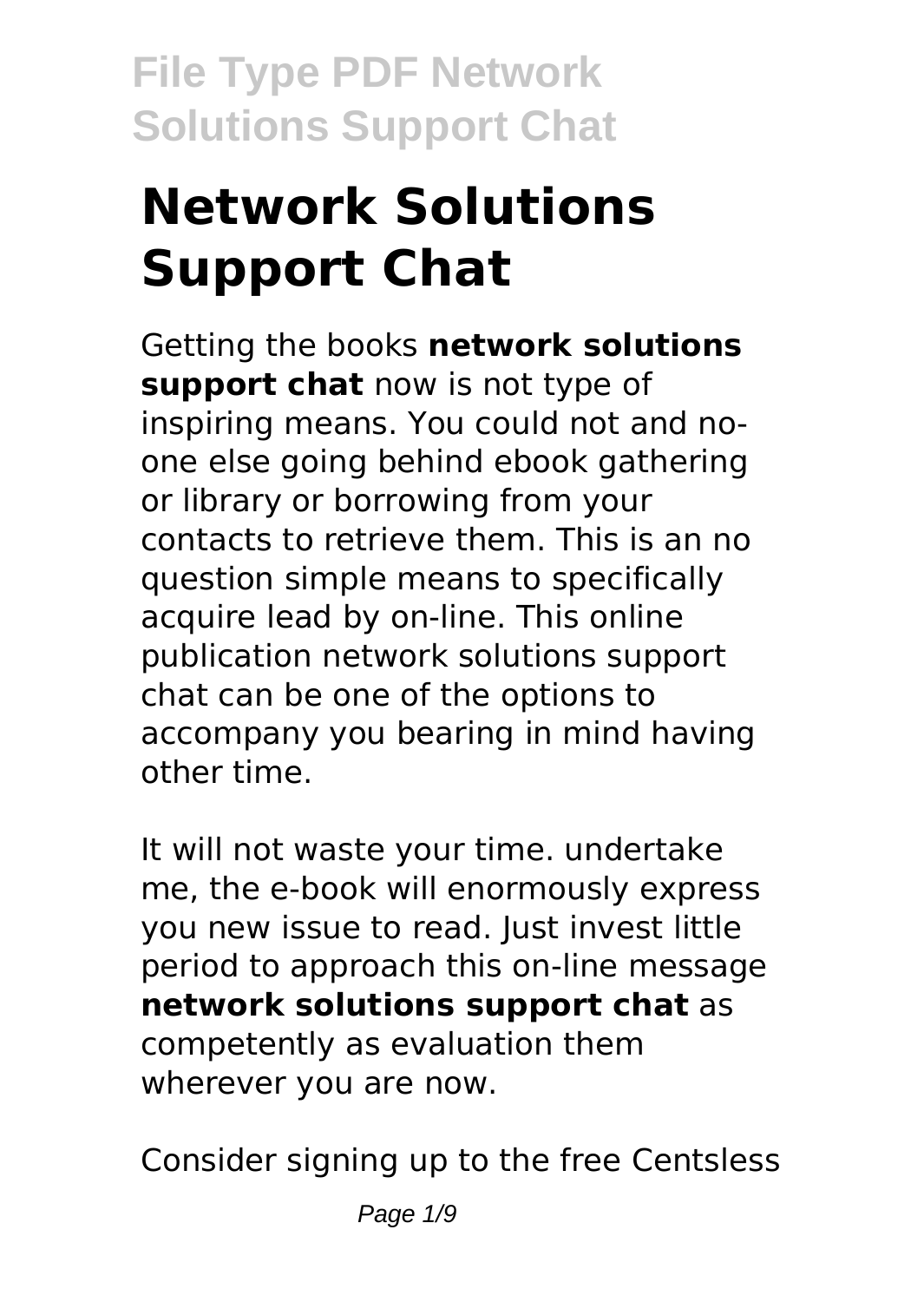Books email newsletter to receive update notices for newly free ebooks and giveaways. The newsletter is only sent out on Mondays, Wednesdays, and Fridays, so it won't spam you too much.

#### **Network Solutions Support Chat**

Network Solutions helps businesses get online and grow online with domain name registration, web hosting and innovative online marketing services. Blog 1-866-908-3442

#### **Contact Network Solutions | Online Solutions Provider**

While Network Solutions does not offer live chat, they do have a phone number. In total, there are 9 ways to get in touch with them. The best phone number for Network Solutions is their 866-391-4357 customer service phone number, and you can get the details and use our free call-back service by finding the link for it above and clicking it.

#### **Network Solutions Live Chat |**

Page 2/9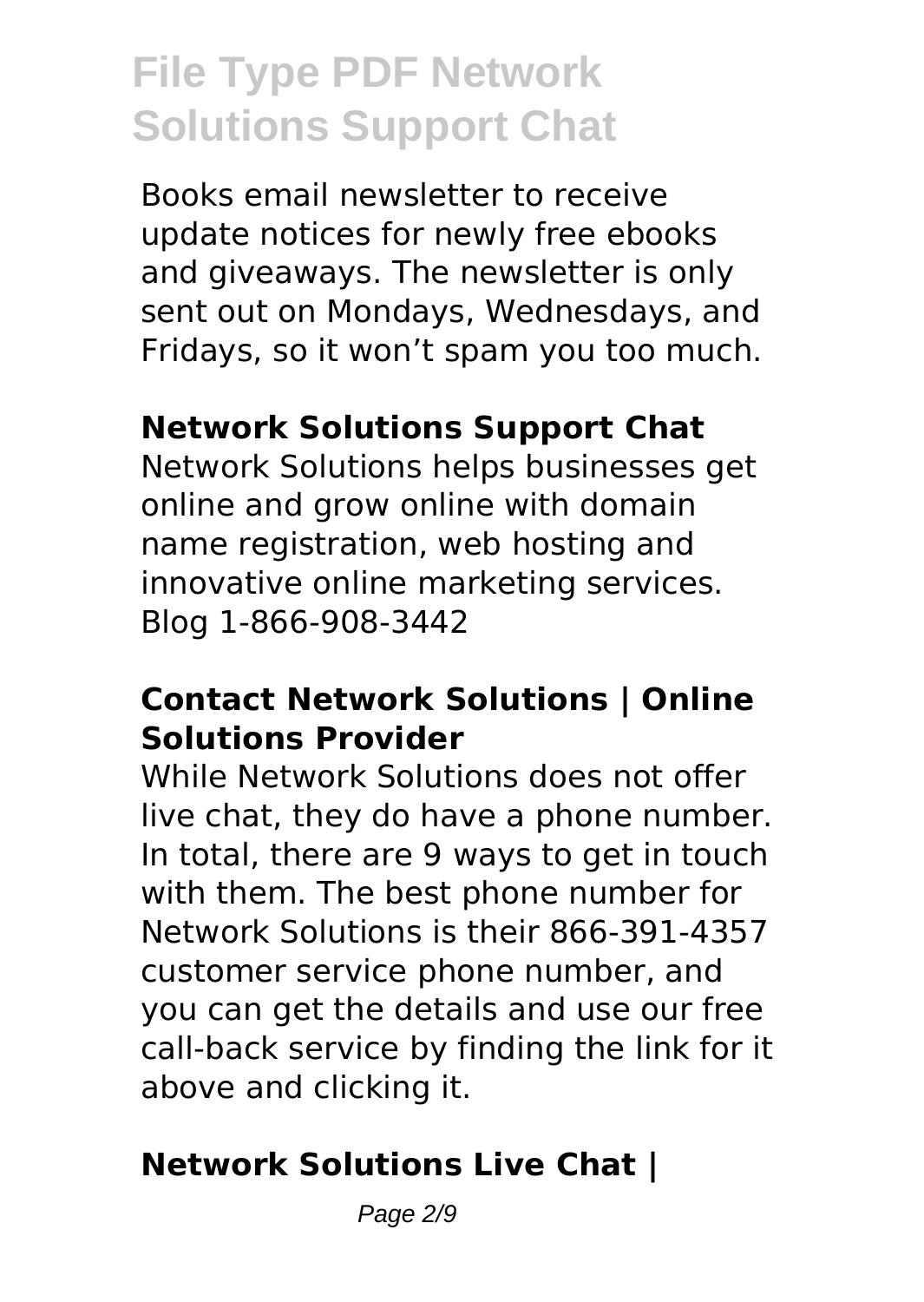# **Customer Service**

MyTime Support™ Website Support. \$15.99 /mo. First Month Free\* Recommended for those looking to spend more time on their business and less time managing their Network Solutions assets or for those looking for more technical expertise to help them build a great website.

# **Let Our MyTime Support™ Experts Do ... - Network Solutions**

For product support or technical issues, call Network Solutions technical support toll-free 800-824-3005, select option #1 (6:30am-5pm PT) Email Network Solutions technical support by completing the form below. Click the Live Chat button to the right (only viewable during business hours) to correspond online with a technical representative.

# **Network Solutions Product and Technical Support Form**

Let Us Make it Easy for You. Call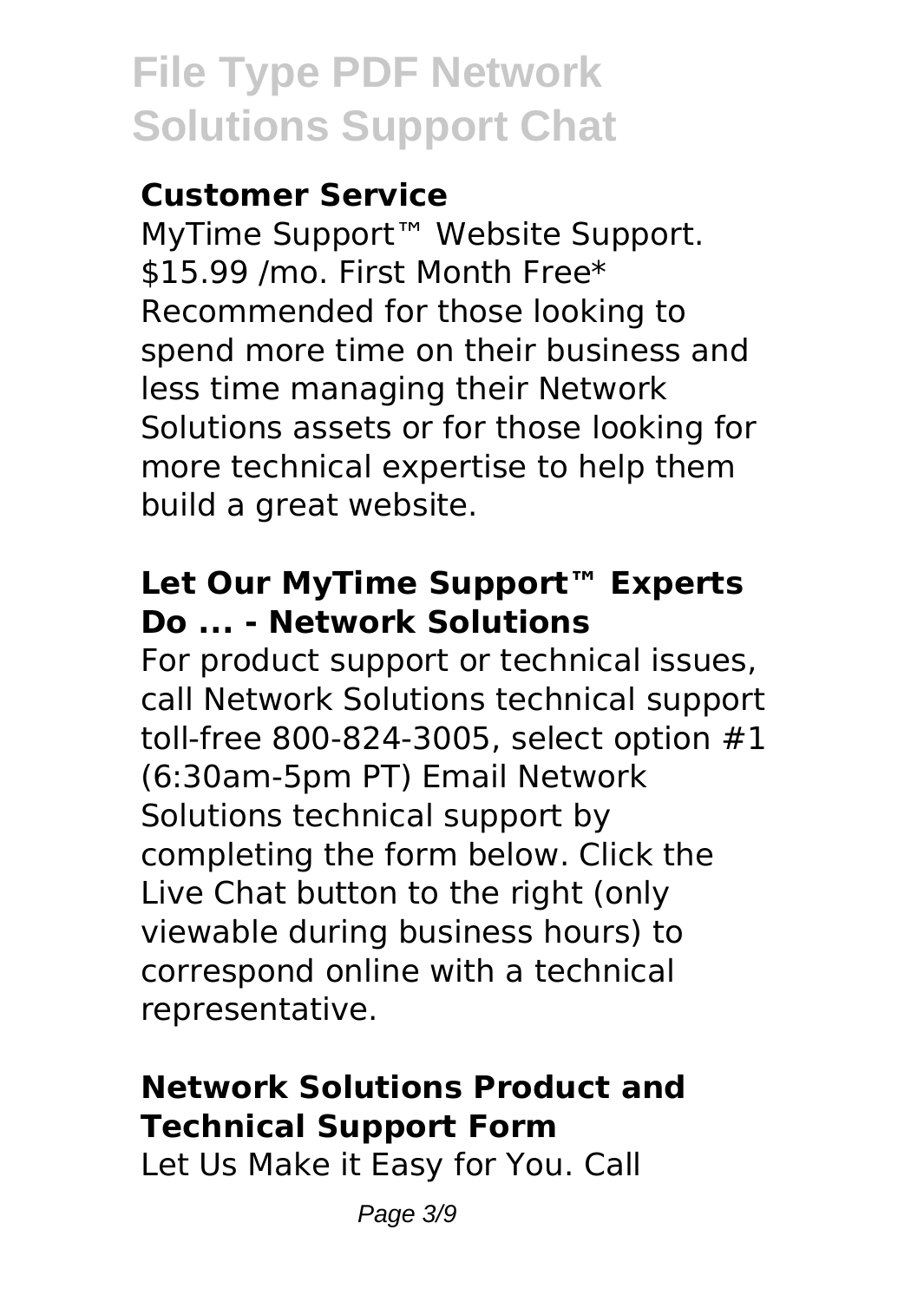1-877-898-3290 for MyTime Support™. Learn More

# **Support Center - Network Solutions**

Page 139 of 242 for search term "Can you build a chat room on my Web site?. Ways to Contact Our Support Team There are currently two primary ways to contact our support teams available 24 hours a day, 7 days a week and 365 days a year: Telephone: 800.361.5712...

#### **Support Center - Network Solutions**

When available, you will see a blue chat bubble at the bottom right of this support page. Feel free to click on it to start a support chat with us and we will be happy to answer any questions you may have. Support chat is typically available 9am - 5pm CT weekdays in the days leading up to events.

# **Chat With Us! : Global Leadership Network**

Live chat software has become the new "must-have" in customer service. In fact,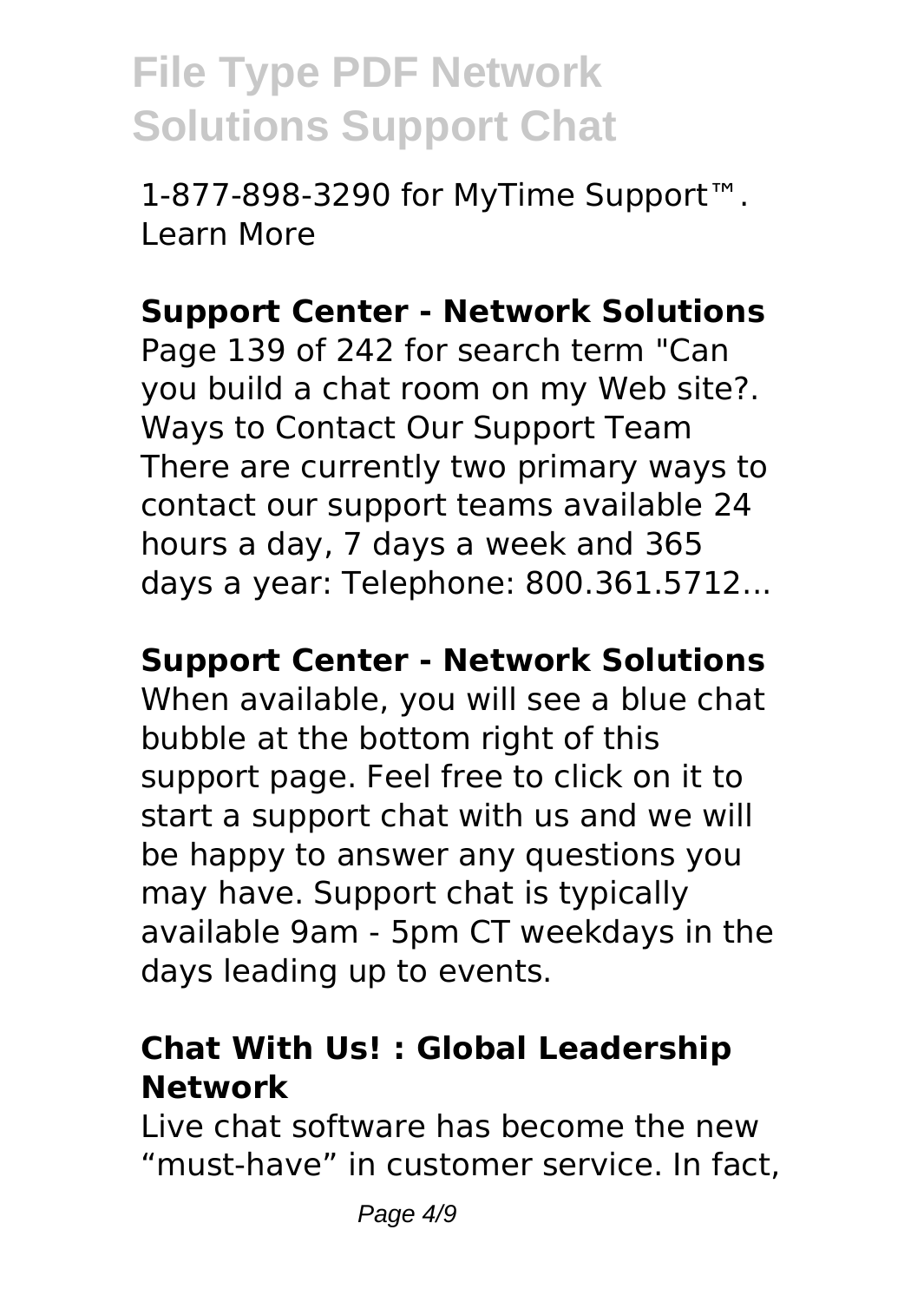more than half of all consumers prefer to chat with someone online as opposed to calling a company for support. 41% of people expect websites to offer live chat. In terms of consumer preferences, live chat is the leading contact method for brand communication ahead of phone, email, and social media.

#### **11 Top Live Chat Software Solutions Reviewed - 2020**

Support. Our team is here to help you any time, any day.

# **Chat de Soporte- Nexxt Solutions**

Download File PDF Network Solutions Support Chat Right Networks Customer Care There are 9 ways to reach Network Solutions across 3 communication modes: phone, email, web. In case you didn't realize there was an alternative, the best phone number for Network Solutions customer support is

# **Network Solutions Support Chat atleticarechi.it**

Page 5/9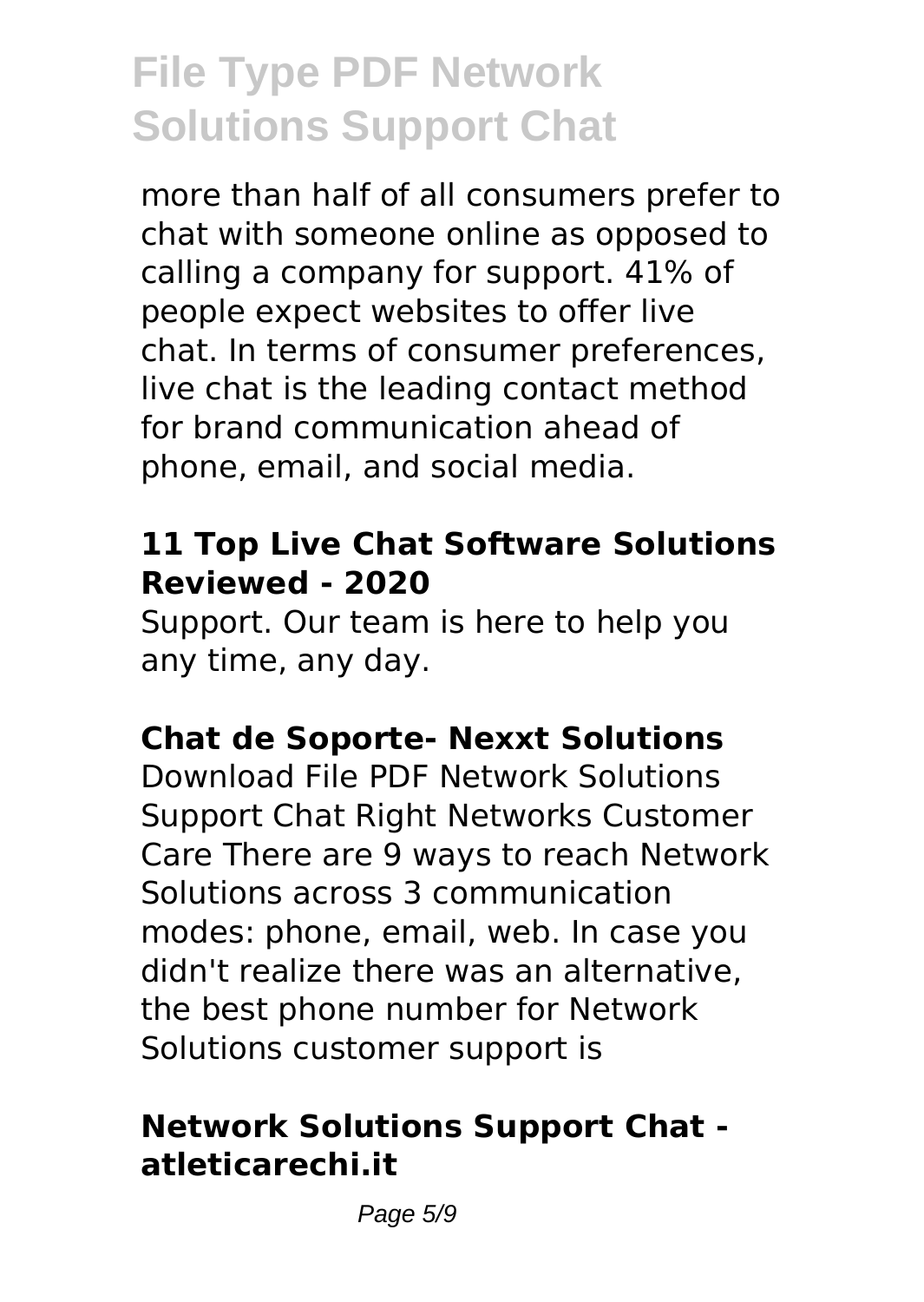Network Solutions Support Chat Getting the books network solutions support chat now is not type of inspiring means. You could not only going taking into consideration ebook hoard or library or borrowing from your friends to admission them. This is an very simple means to specifically get guide by online. This online pronouncement network ...

# **Network Solutions Support Chat orrisrestaurant.com**

iFoye . Here at Network Solutions, support is our main focus.That is why we give you numerous ways to get in touch with us andwhy we have developed many tools to help us handle your issues as quickly and efficiently as possible. For example, you may have a problem that is something we see very often.

# **Network Solutions, Inc. » Support**

While 866-391-4357 is Network Solutions's best toll-free number, there are 9 total ways to get in touch with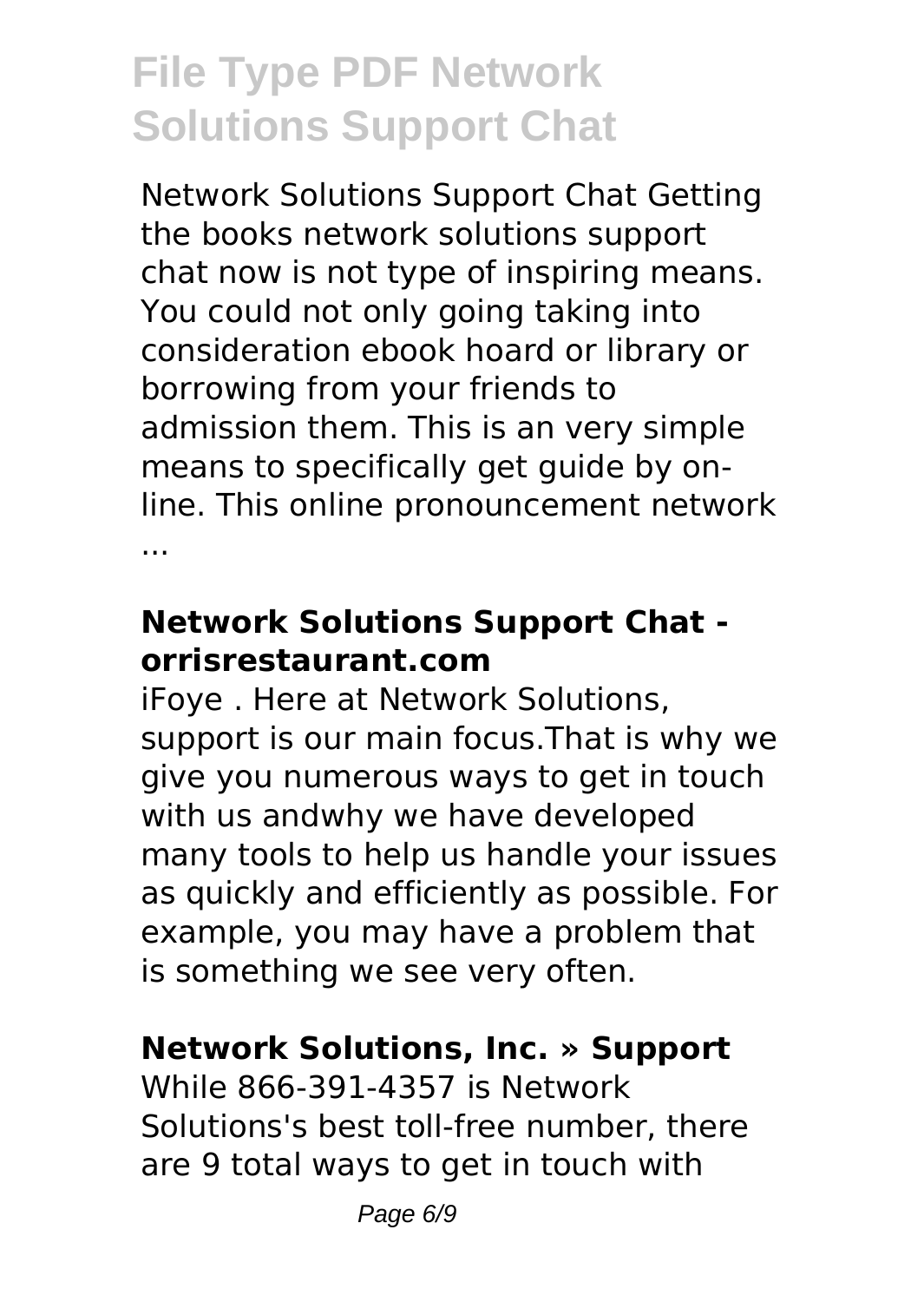them. The next best way to talk to their customer support team, according to other Network Solutions customers, is by calling their 888-793-7657 phone number for their Customer Service department.

# **Network Solutions Phone Number | Call Now & Skip the Wait**

Contact PlayStation customer support service for hardware, software and account management solutions. Contact PR team for media inquiries. Contact HR for Job related queries.

# **Contact US – PlayStation Customer Support Service ...**

Aruba AirWave is the only multi-vendor wired and wireless network management solution designed with mobile devices, users and apps in mind. By proactively monitoring the health and performance of all things connected, AirWave gives IT the insights needed to support today's digital workplace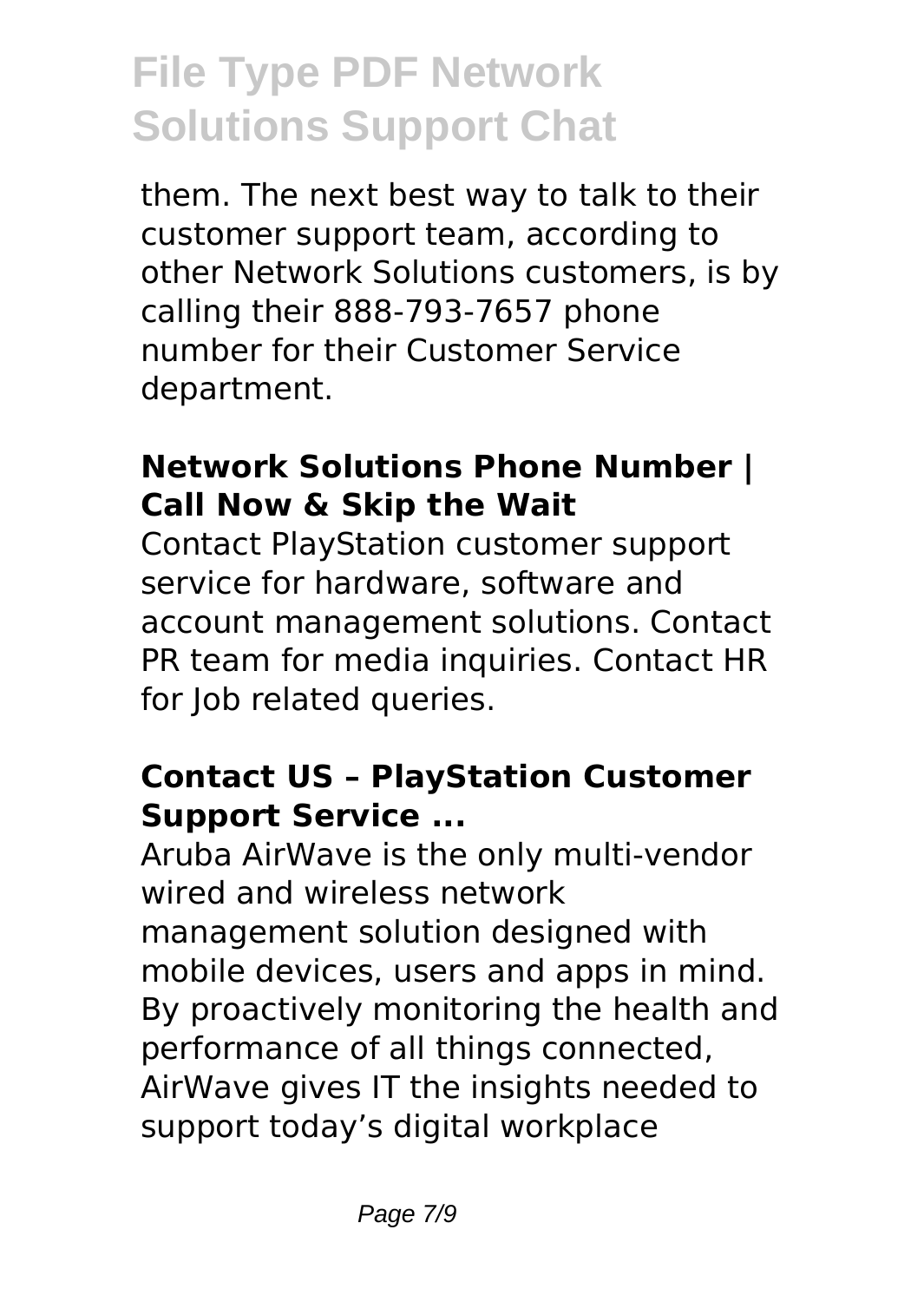#### **Network Monitoring & Management Systems - Information ...**

Network Solutions, Inc. has been incorporated for over 21 years. The company founders had an extensive background in networking and computer hardware and started the company to service small businesses.

# **Network Solutions, Inc.**

General Technical Support Assistance For general technical support questions, please fill out the form below and we will get back to you as soon as possible. For specific product support, use the search box at the top of the page.

# **Product Support - Leviton**

Suppliers will find links to the Help Center, Ariba Network, and SAP Ariba Seller Commerce Consultants. Lastly, if you are looking for an SAP Ariba partner to help you buy, implement, run, or support your SAP Ariba solution, we invite you to use our Find a Partner resource.